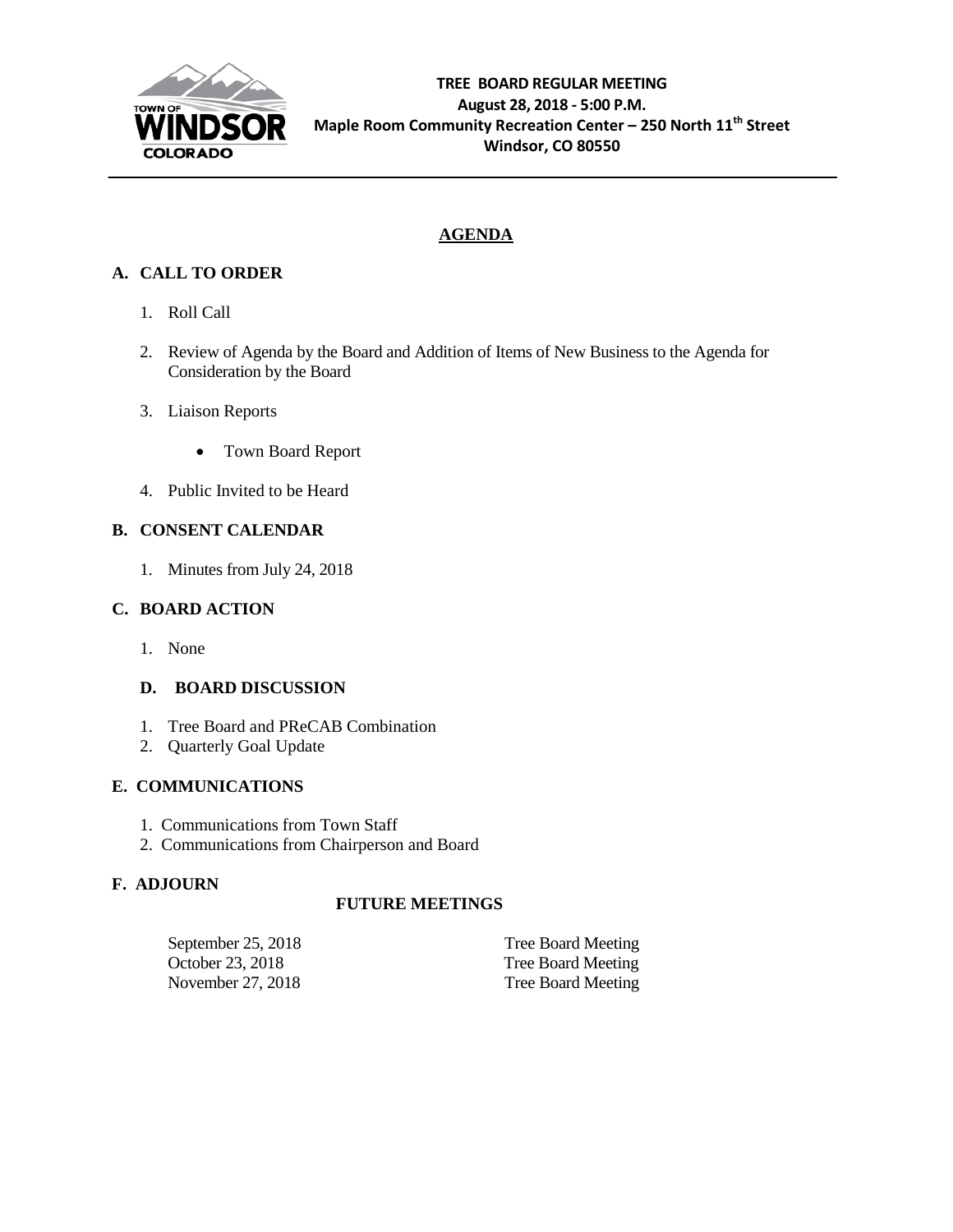

## **Minutes**

#### **A. CALL TO ORDER**

Chair Alison O'Connor called the meeting to order at 5:03 pm

1. Roll Call

Bill Monroe Mary Monroe (absent) Sue Bielawski Alison O'Connor Rebekah Wilson Wendy Ball (absent/excused) John Pankonin (absent)

Also Present: Town Forester Ken Kawamura Administrative Specialist Kristy Zulkoski

2. Review of Agenda by the Board and Addition of Items of New Business to the Agenda for Consideration by the Board

**Ms. Bielawski moved to approve the Agenda. Ms.Wilson seconded the motion. All members present voted Aye. Motion carried.**

3. Liaison Report

Town Board Liaison: No Report

- Mr. Kawamura will follow up to confirm that Myles Baker is the new liaison.
- Will include in meeting/agenda notifications once confirmed.
- 4. Public Invited to be Heard No Report/Hearings

#### **B.CONSENT CALENDAR**

1. None

#### **C. BOARD ACTION**

1. Minutes from March 20, 2018 and May 22, 2018

**Ms. Bielawski moved to approve the March 20, 2018 and May 22, 2018 minutes. Ms. Wilson seconded the motion. All members present voted Aye. Motioned carried.**

#### **D. BOARD DISCUSSION**

- 1. TPT/ECCFC Recap-
	- Held right after Sick Tree Day in June
	- Tuesday at held at the Ranch-seminars from a representative from Oregon state, Mr. Kawamura and Ms. O'Connor presented in the afternoon, was able to discuss logistics of the Tree Board and its role.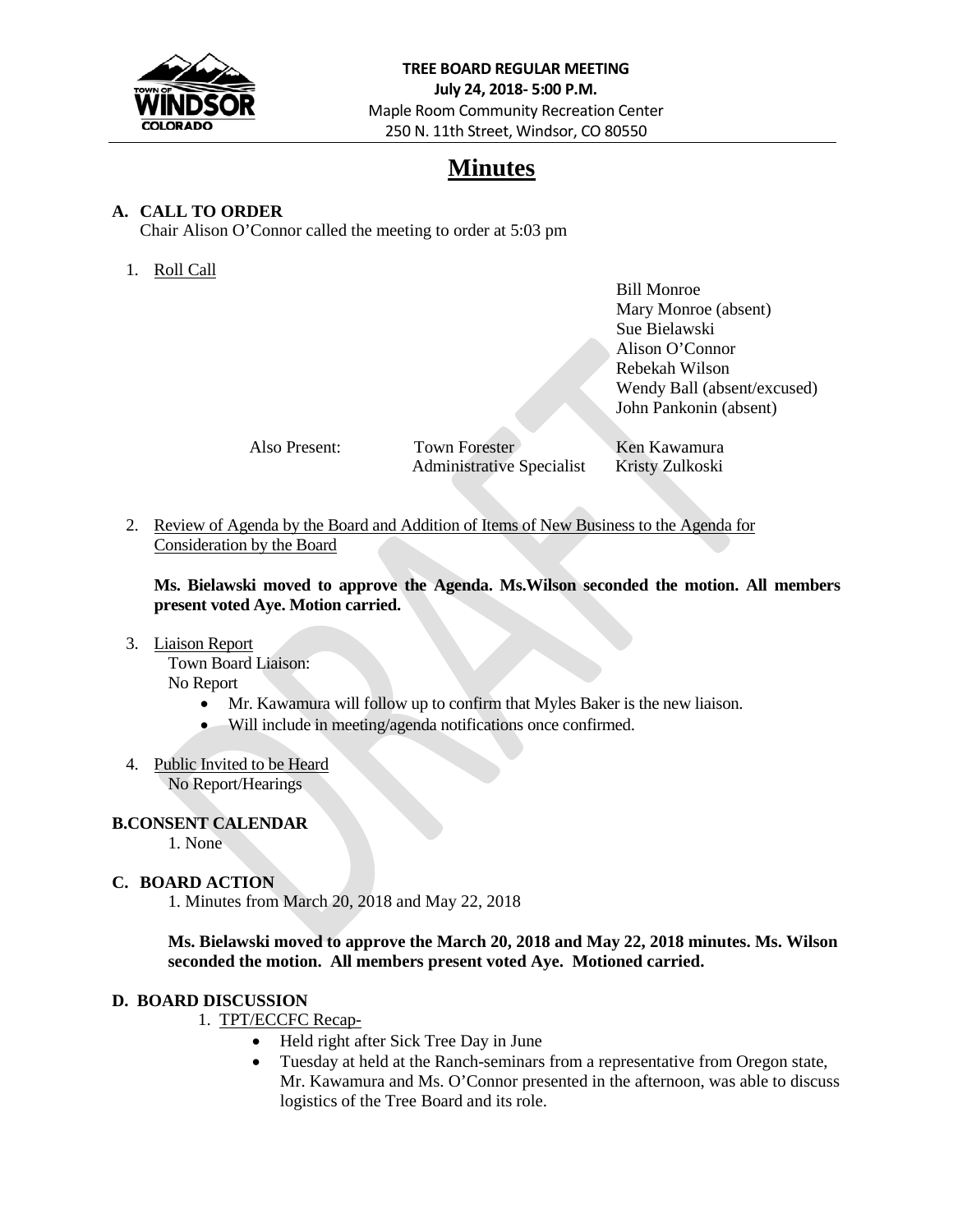- Friday morning was held at Main Park- 5 rotating stations (Trees and Turf, Tree Diagnostics/Planting, Trees Across Colorado program, Building a Small Town/Kersey, Tree Board).
- Forty-five paid participants in addition to staff and speakers. Estimated 70-75 people total.
- Budget-\$800 keynote speaker, \$130 snacks, \$210 breakfast burritos, \$100 for incidentals. Total \$1,200, budgeted \$3,000. Venue was at no cost.
- Registration seemed lower than anticipated, cost for registration was higher this year than in the past, other Boards don't have a budget and unable to attend, hotel/accommodation prices were high, held during the week might have had an effect, costly to have speakers come in, unfortunately no representation from CSU, Tree Board did a lot of the work and set-up.
- Overall, comments were really positive, attendees provided good feedback and were impressed with the work of the Tree Board and all they do.
- Arbor Day Foundation will feature the Tree Board in upcoming newsletter, others showed great interested in a calendar.
- Ms. O'Connor expressed her praise and congratulations.
- 2. Harvest Festival Float
	- Did agree to participate due to 10 year anniversary of tornado, did budget for float.
	- Discussion was held about possible ideas for float and how to get publicity out to public.
	- Board consensus-will not participate and enter a float this year.
- 3. Talking Trees with the Tree Board Recap
	- June  $2^{nd}$ -Attendance was extremely low, felt there was not much or enough publicity beforehand.
	- Discussion held about continuing to go forward with future sessions, but possibly trying during the week or another time, will check with CRC front desk about peak times/most traffic.
	- Cancel September  $1<sup>st</sup>$  due to Labor Day, next talk will be December  $1<sup>st</sup>$ .

#### **E. COMMUNICATIONS**

- 1. Communications from Town Staff
	- Mr. Kawamura-Robert Alcarez is the new Parks Maintenance Supervisor, posted for Parks Maintenance Tech position, once filled, should be fully staffed, discussed work on round-a-bouts throughout town.
- 2. Communications from Chairperson and Board
	- Ms. Wilson inquired about research on requirements for landscape standards-do have a working document in place, took to Town Board, but not approved for codification, needs to be brought up again for updating and language usage, set into goals for next year, codification includes implementation and assessment.
	- Ms. O'Connor discussed fee based class-idea for New Homeowner Bootcamp over a series of weeks, with different topics, what services are available, diagnostic clinic, limit to smaller group for more attention, landscape design students from CSU, real estate agents to include information to clients, book a room/registration through CRC. Target should be Windsor Residents, February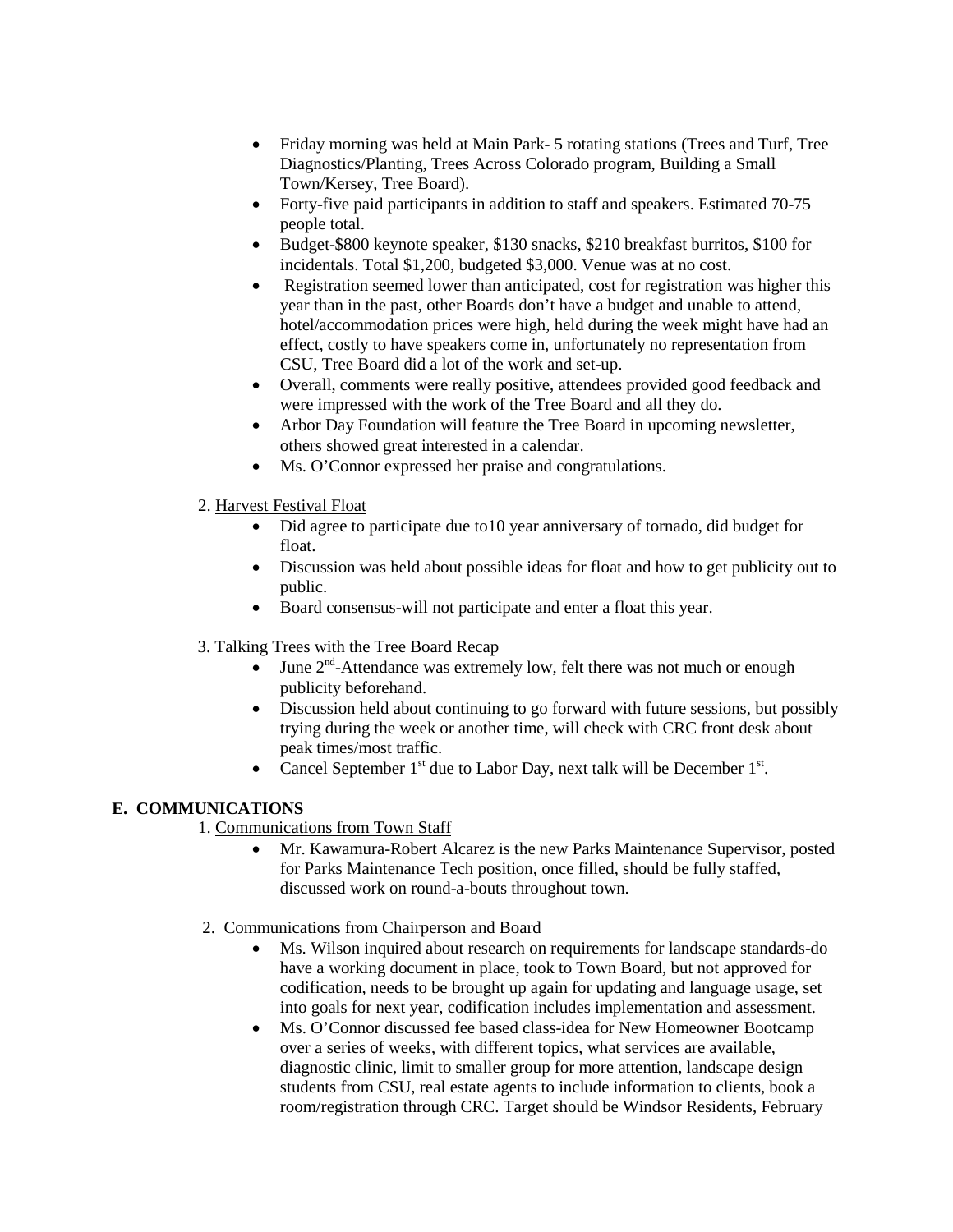$2<sup>nd</sup>$ , 9<sup>th</sup> or 23<sup>rd</sup> from 9:00-12:00? Mr. Kawamura will check on availability at CRC.

- September  $25<sup>th</sup>$  meeting at Highland Meadows Park at 5:00 pm in conjunction with PReCAB-Audit
- August 28th meeting- Mr. Lucas will be in attendance, Mr. Kawamura will review goals.
- August  $14<sup>th</sup>$  Ask the Experts panel at Clearview Library at 6:30 pm

#### **F. ADJOURN**

**Ms. Wilson moved to adjourn; Mr. Monroe seconded the motion. All members voted aye. Motioned carried. Meeting was adjourned at 6:11pm.**

Submitted by: Kristy Zulkoski, Administrative Specialist Park, Recreation, and Culture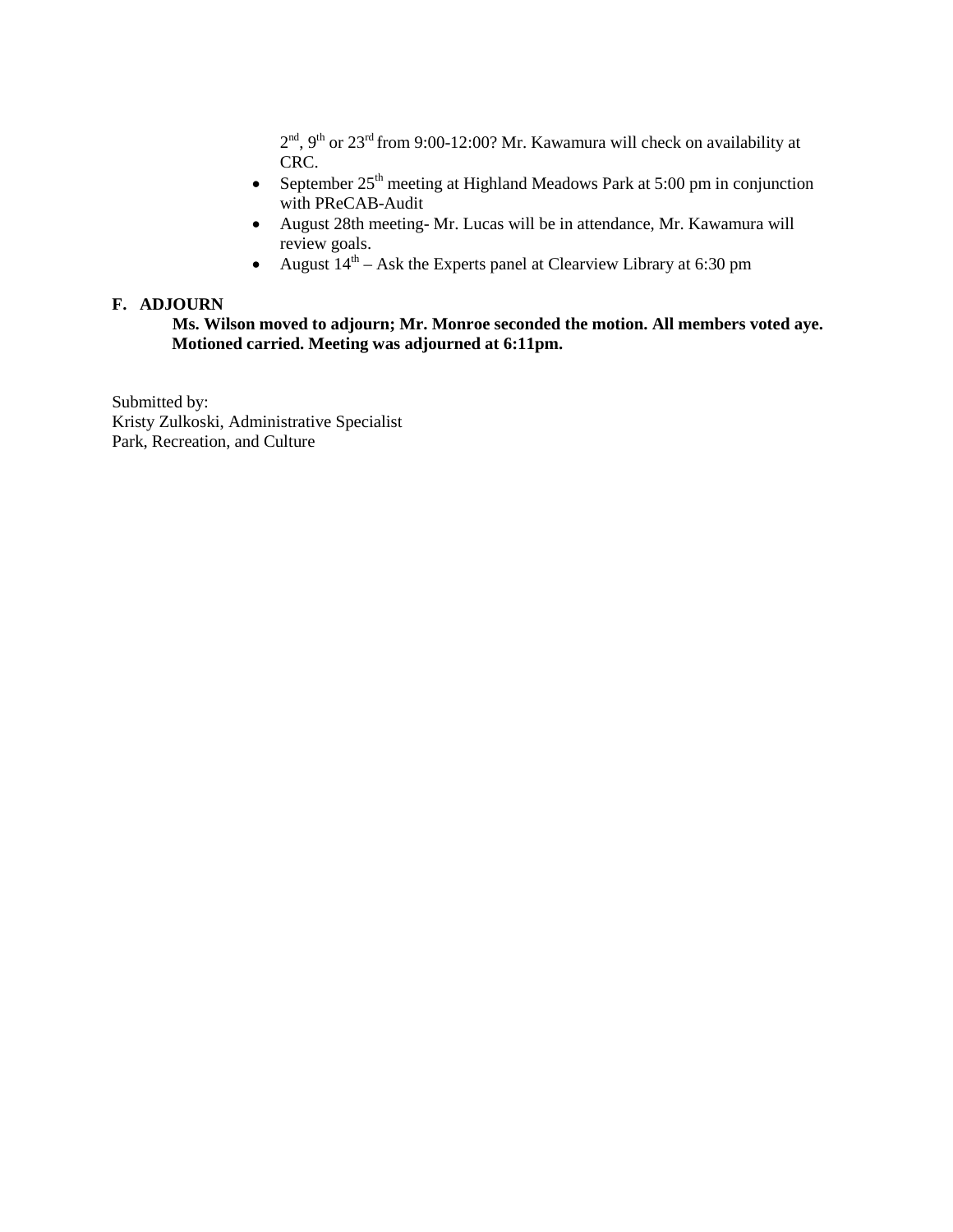

# **M E M O R A N D U M**

**Date:** August 28, 2018 **To:** Tree Board **From:** Ken Kawamura, Town Forester **Re:** Tree Board and PReCAB Combination **Item #:** D.1.

### **Background / Discussion**

During the July meeting, Alison mentioned Eric would be in attendance to discuss the possibility of combining the boards to be more transparent and cohesive. The board was instructed to think of potentials and pros and cons so that there would be good dialog during this presentation.

## **Financial Impact:**

N/A

**Recommendation:**

Discussion only

#### **Attachments:**

None